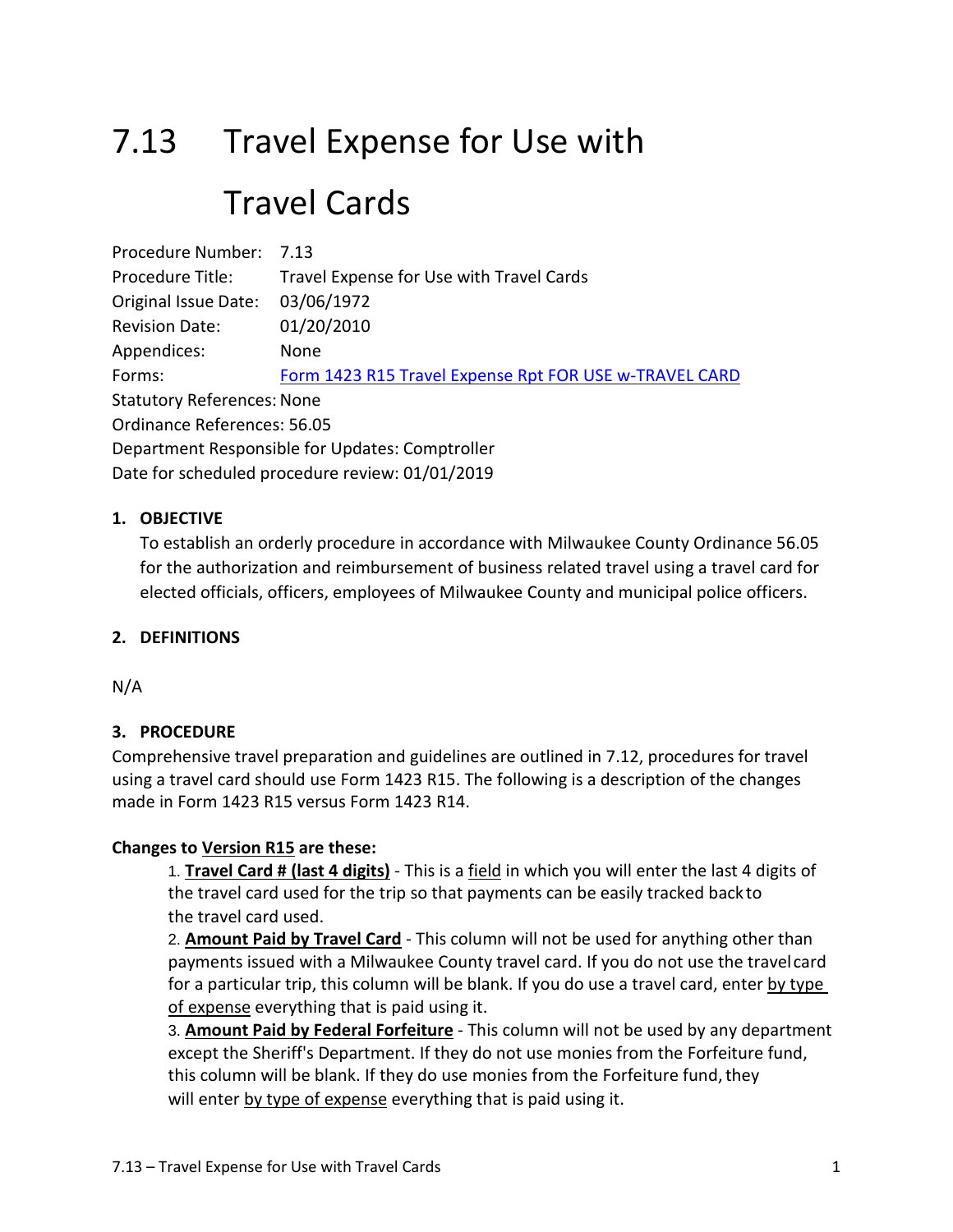4. **Other Amounts Expensed** - This column will be used for everything else that is paid by any other means except a Milwaukee County Travel Card or the Sheriff's Federal Forfeiture Fund. It does not matter how it was paid. For example, the money could have been paid in cash, check, the employee's personal credit card or an advance from the Treasurer's Office etc. Enter other amounts paid by type of expense. Remember to attach paid receipts.

5. **Less Amount Advanced by Treasurer** - This is a field, not a column. This field is the total of all advance checks issued by the Treasurer's Office for any reason (i.e. Cash Advance, Hotel Advance, Airline Advance, Registration Advance). It should never contain any dollars that were NOT advanced on a check from the Treasurer'sOffice. 6. **Department Card Coordinator** signature block - This is a new signature field on the form. It is intended for the signature of your department's Milwaukee County Travel Card Coordinator. If the travel card was not used, this signature is not needed.

7. **The "Document Total" and "Total Expenses" fields** are both calculated by theform.

# **This section tells you what has NOT changed on the form.** You will continue to enter the following:

- White fields are still fields you can enter data into, but Yellow fields are fields calculated by the form from the data you enter.
- A TE document ID, if one was issued (For example TE 370 009999)
- The employee's vendor number, name, title and location
- The trip's destination and its destination code(s)
- The "Document Total" field, which should match the "Total Expenses of the Trip" row's far right field
- The start & end dates, as well as, the start & end times for the trip
- The purpose of the trip and it's trip code
- The type of "Transportation" (i.e. air, bus etc)
- The number of nights stayed in a hotel if claimed.
- Explanations of unusual expenses or calculations go in the Explanation column.

The "Document Total" and "Total Expenses" fields are calculated by the form and will match the "Total Expenses of Trip" field, which is also calculated by the form.

# **4. FORMS**

The following attached forms are to be used in compliance with this procedure:

| Form #   | <b>Form Title</b>                                |
|----------|--------------------------------------------------|
| 1423 R15 | <b>Travel Expenses for Use with Travel Cards</b> |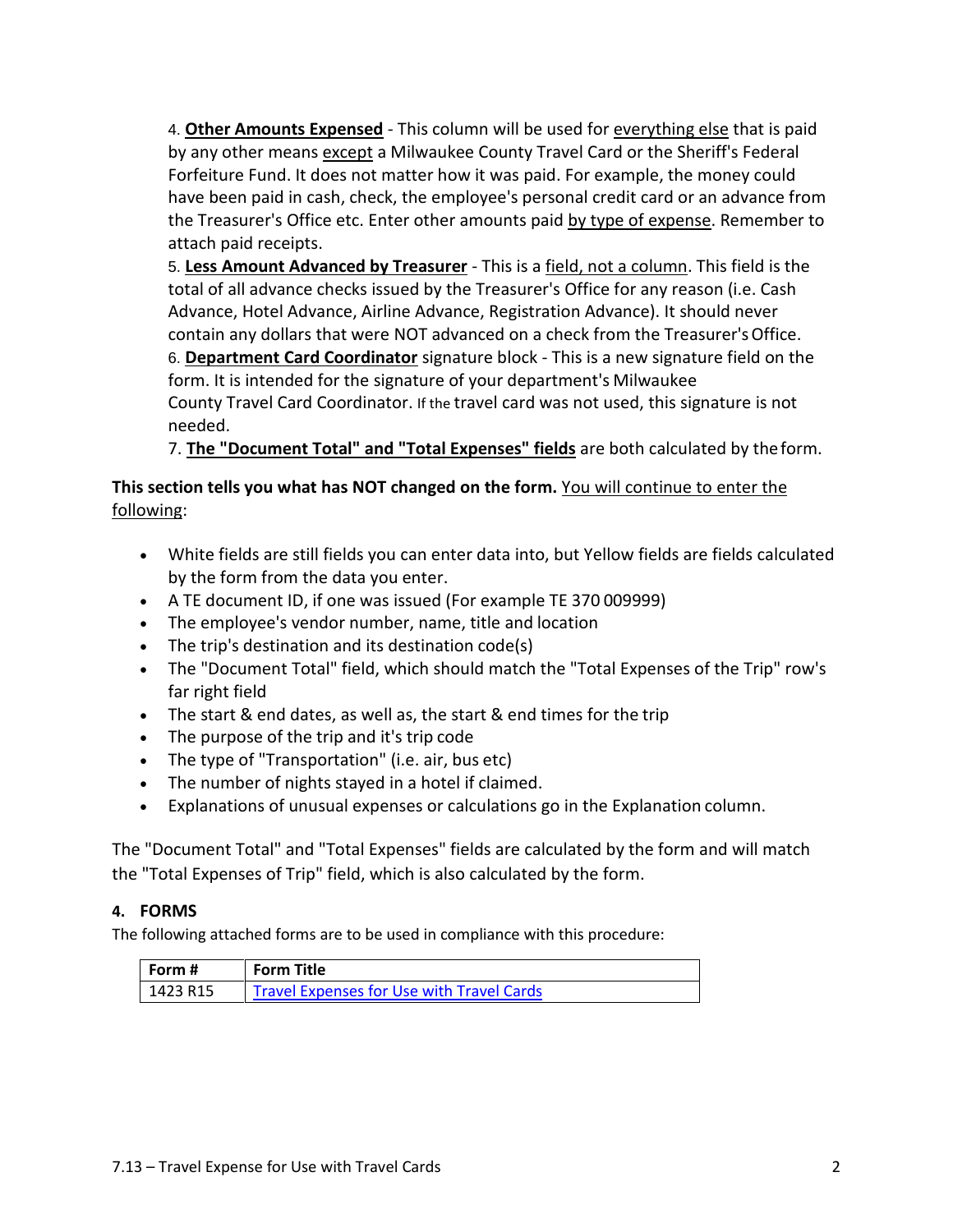|                                 | <b>TRAVEL EXPENSE REPORT</b> |                 | INSTRUCTIONS: See Section 5.11 of the County Administrative Manual |                                              |  |                                       |               |                                 | Employee No. |
|---------------------------------|------------------------------|-----------------|--------------------------------------------------------------------|----------------------------------------------|--|---------------------------------------|---------------|---------------------------------|--------------|
| MILWAUKEE COUNTY                |                              |                 | Agency                                                             | Document Number (if TE document was entered) |  |                                       |               |                                 |              |
| Form 1423 R15                   |                              | TE              |                                                                    |                                              |  |                                       |               |                                 |              |
| Employee Name (Last, First, MI) |                              |                 | Title                                                              |                                              |  | Employee Location (Building & Room #) |               |                                 |              |
|                                 |                              |                 |                                                                    |                                              |  |                                       |               |                                 |              |
| Organization<br>Agency #        |                              |                 | Destination (City, County and State)                               |                                              |  | 1st Dest Code                         | 2nd Dest Code | Document Total                  |              |
|                                 |                              |                 |                                                                    |                                              |  |                                       |               |                                 |              |
| <b>Start Date</b>               | Time                         | <b>End Date</b> | Time                                                               | Purpose of Trip                              |  | <b>Trip Code</b>                      |               | Travel Card $#$ (last 4 digits) |              |
|                                 |                              |                 |                                                                    |                                              |  |                                       |               |                                 |              |

|                                                             |                                                                             |                                |    | <b>OTHER AMOUNTS</b><br><b>EXPENSED</b> | <b>AMOUNT PAID</b><br><b>BY TRAVEL</b><br><b>CARD</b> | <b>AMOUNT PAID</b><br>BY FED. FORFEIT.<br>(FOR SHERIFF<br>DEPT. USE ONLY) | <b>TOTAL TRIP</b><br><b>EXPENSE</b> | <b>EXPLANATION</b> |  |
|-------------------------------------------------------------|-----------------------------------------------------------------------------|--------------------------------|----|-----------------------------------------|-------------------------------------------------------|---------------------------------------------------------------------------|-------------------------------------|--------------------|--|
| <b>TRANSPORTATION</b>                                       | <b>TYPE</b>                                                                 |                                |    |                                         |                                                       |                                                                           |                                     |                    |  |
| (Attach ticket stub)                                        |                                                                             |                                |    |                                         |                                                       |                                                                           |                                     |                    |  |
| <b>HOTEL</b>                                                | No. NIGHTS                                                                  |                                |    |                                         |                                                       |                                                                           |                                     |                    |  |
| (Attach ticket stub)                                        |                                                                             |                                |    |                                         |                                                       |                                                                           |                                     |                    |  |
| MEALS/INCIDENTAL EXPENSES                                   |                                                                             |                                |    |                                         |                                                       |                                                                           |                                     |                    |  |
| (Attach ticket stub)                                        |                                                                             |                                |    |                                         |                                                       |                                                                           |                                     |                    |  |
| <b>REGISTRATION FEES</b>                                    |                                                                             |                                |    |                                         |                                                       |                                                                           |                                     |                    |  |
| (Attach paid receipt)                                       |                                                                             |                                |    |                                         |                                                       |                                                                           |                                     |                    |  |
| TELEPHONE/FAX                                               |                                                                             |                                |    |                                         |                                                       |                                                                           |                                     |                    |  |
| (Business only)                                             |                                                                             |                                |    |                                         |                                                       |                                                                           |                                     |                    |  |
| <b>TAXI/LIMOUSINE</b>                                       |                                                                             |                                |    |                                         |                                                       |                                                                           |                                     |                    |  |
| (Receipt required for any one-way fare over \$15.00)        |                                                                             |                                |    |                                         |                                                       |                                                                           |                                     |                    |  |
| <b>AUTOMOBILE RENTAL</b>                                    |                                                                             |                                |    |                                         |                                                       |                                                                           |                                     |                    |  |
| (Attach vendor's receipted invoice)                         |                                                                             |                                |    |                                         |                                                       |                                                                           |                                     |                    |  |
| <b>OTHER EXPENSE</b>                                        |                                                                             |                                |    |                                         |                                                       |                                                                           |                                     |                    |  |
| (Attach receipts)                                           |                                                                             |                                |    |                                         |                                                       |                                                                           |                                     |                    |  |
|                                                             |                                                                             | <b>TOTAL EXPENSES OF TRIP:</b> | \$ | ٠                                       | \$<br>٠                                               | \$<br>$\blacksquare$                                                      | \$                                  |                    |  |
| LESS AMOUNTS PAID WITH TRAVEL CARD OR                       |                                                                             |                                |    |                                         |                                                       |                                                                           |                                     |                    |  |
| SHERIFF'S FEDERAL FORFEITURE ACCOUNT:                       |                                                                             |                                |    |                                         |                                                       |                                                                           | \$                                  |                    |  |
| LESS AMOUNT ADVANCED BY TREASURER:                          |                                                                             |                                |    |                                         |                                                       |                                                                           |                                     |                    |  |
| AMOUNT DUE EMPLOYEE IF<br>EXPENSES EXCEED AMOUNTS ADVANCED: |                                                                             |                                |    |                                         |                                                       |                                                                           | \$                                  |                    |  |
| AMOUNT DUE MILWAUKEE COUNTY IF                              |                                                                             |                                |    |                                         |                                                       |                                                                           |                                     |                    |  |
| ADVANCESEXCEEDEXPENSES:                                     |                                                                             |                                |    |                                         |                                                       |                                                                           | \$                                  |                    |  |
|                                                             | DEBIT/CREDIT ALLOCATION (For Use by Departmental Administrative Staff Only) |                                |    |                                         |                                                       |                                                                           |                                     |                    |  |

| Line# | Agcy                           | Org | Approp<br>Unit | Activity | <b>Function</b> | Object | <b>OBJECT ACCOUNT NAME</b>                     | <b>DOLLAR</b><br><b>AMOUNT</b> |  |
|-------|--------------------------------|-----|----------------|----------|-----------------|--------|------------------------------------------------|--------------------------------|--|
| (2)   | (3)                            | (4) | (6)            | (4)      | (4)             | (4)    |                                                |                                |  |
|       |                                |     |                |          |                 | 5324   | <b>ONE DAY TRIP MEALS</b>                      |                                |  |
|       |                                |     |                |          |                 | 6805   | EDUCATION/SEMINAR FEES                         |                                |  |
|       |                                |     |                |          |                 | 6807   | <b>IDP EDUCATION</b>                           |                                |  |
|       |                                |     |                |          |                 | 6809   | <b>CONVENTION EXPENSE</b>                      |                                |  |
|       |                                |     |                |          |                 | 6812   | <b>IMEETINGS &amp; OTHER AUTHORIZED TRAVEL</b> |                                |  |
|       |                                |     |                |          |                 | 6999   |                                                |                                |  |
|       | <b>Expense Report Balances</b> |     |                |          |                 |        | <b>TOTAL EXPENSE:</b>                          | \$                             |  |

**CERTIFICATION** *I hereby certify that the above expenses were incurred on County business and are correctly stated. I further certify that if I am being reimbursed for the use of my private automobile, I carry minimum liability insurance coverage of \$100,000/\$300,000/\$50,000 or a combined single limit of bodily injury and property damage of \$250,000 in any one accident, and said insurance is in force and that at the time of the trip I had a valid vehicle driver's license.* EMPLOYEE SIGNATURE **EXECUTE:** DATE: DEPARTMENT CARD COORDINATOR **DATE: DATE: DATE: DATE: DATE: DATE: DATE: DATE:** APPROVED BY (SIGNATURE OF AUTHORIZED COUNTY ADMINISTRATOR)  $\begin{bmatrix} \vdots \end{bmatrix}$